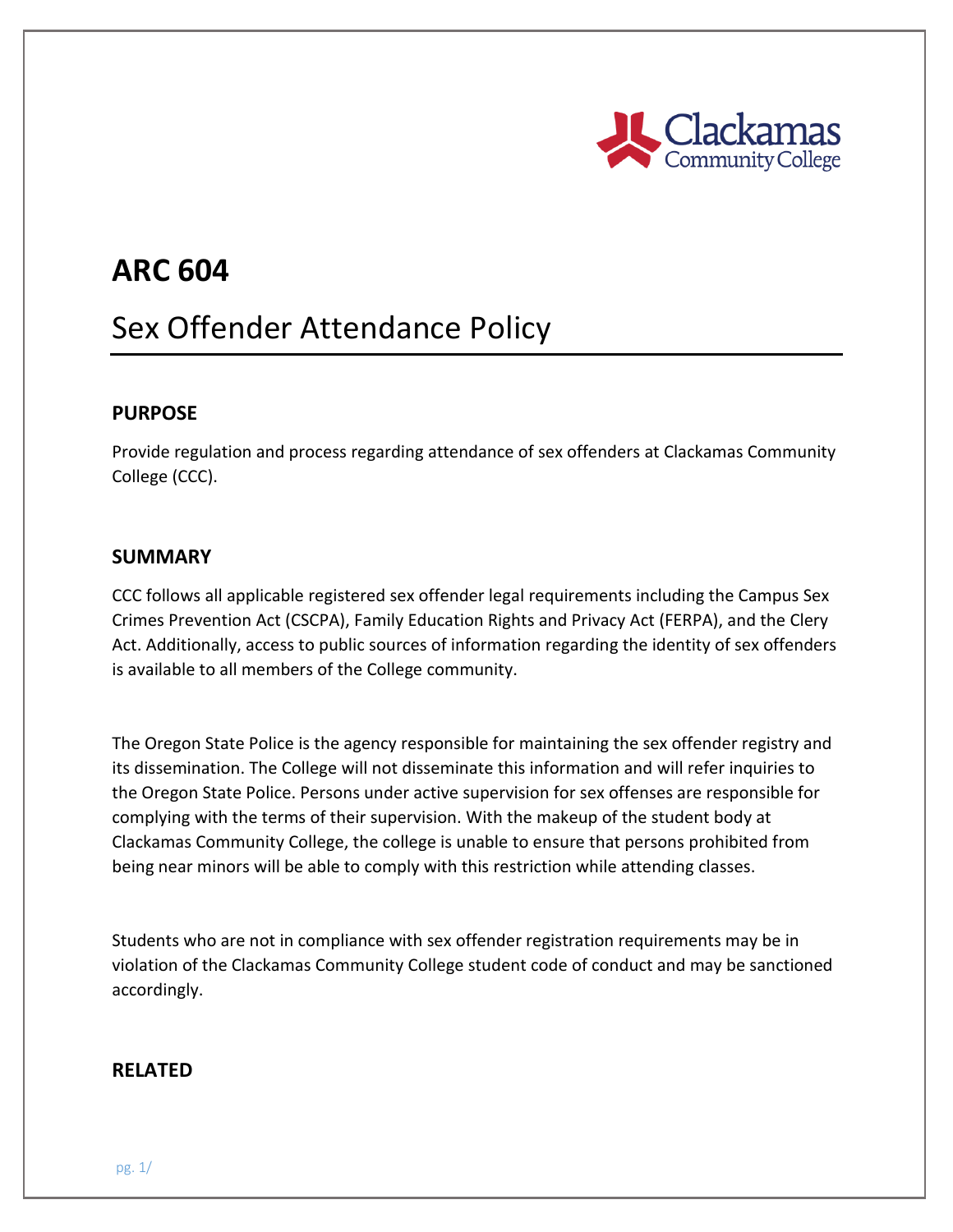The Campus Sex Crimes Prevention Act (CSCPA) of 2000 amends the Wetterling Act to require sex offenders to notify the appropriate law enforcement agency when enrolled or employed at institutions of higher education. The Act requires that the State make the information available to campus law enforcement agencies or local law enforcement agencies. College Safety does not qualify as a campus law enforcement agency but this information can be provided to college safety through the College Resource Officer.

See 42 U.S.C. § 14071(j) (Wetterling Act provisions added by the CSCPA amendment); 67 Fed. Reg. 65598 (October 25, 2002) (Attorney General's guidelines for the amendment). The CSCPA also amends the Higher Education Act of 1965 which requires higher education institutions to indicate where community members can obtain information about enrolled or employed sex offenders. The CSCPA also amends the Family Education Rights and Privacy Act (FERPA) of 1974 to clarify that nothing in FERPA may be construed to prohibit an educational institution from disclosing information provided to the institution concerning registered sex offenders.

Questions about ORS Chapter 163A can be directed to the Director of College Safety.

Refer to the Access, Retention, and Completion procedure (ARC) 604P for additional information about this policy.

**EFFECTIVE DATE:** As of December 19, 2019

**END OF POLICY**